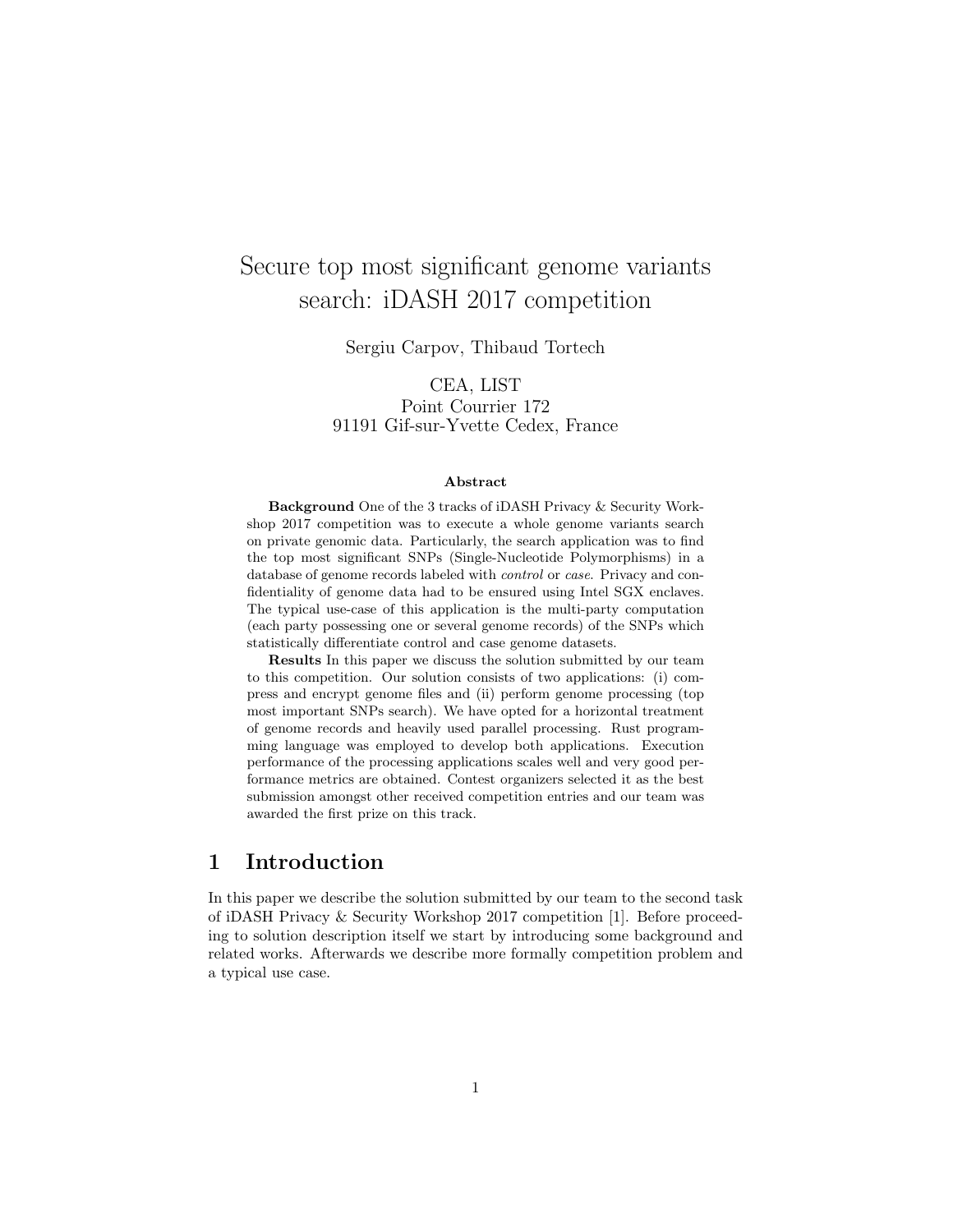#### Background and related works

DNA is the molecule that stores genetic instructions used by any living organism in their growth, development and functioning. The DNA molecules are organized in chains which form the genome. Studying human genome has plenty of practical applications in the medical, social and legal fields. Any two individuals share about 99.9% of their genomic DNA and the remaining 0.1% track the differences between them. The vast majority of these differences take the form of single-nucleotide polymorphism (SNP). A SNP is a substitution of one base pair at a certain location when compared to a reference genome. As example, genome SNP variations are studied in order to track disease genes or heritable traits.

One important genomic application is the search for top most significant SNPs, in a dataset labeled with control and case, which are chosen according to the statistical  $\chi^2$  test. As an example, this application can be used to detect genome differences between a group of persons which has a disease and another group which does not have it. The most significant SNPs (supposedly) influence disease susceptibility.

Genome sequencing cost decreases each year [4]. More and more genome data is available for full scale medical research [29]. Cloud storage and computing is a straightforward solution to the challenge of storing and processing huge amounts of genomic data [24]. However, outsourcing genomic data to an untrusted cloud environment can be difficult or even impossible because of privacy and confidentiality concerns [13, 5]. Many research works [19, 21, 10] study the inference of sensitive personal information (e.g. person identity and appearance, disease condition) from genomic data.

Homomorphic encryption is a solution which can ensure genomic data privacy while being able to perform computations. Homomorphic property of group based cryptography was stated in [26]. The first fully homomorphic encryption scheme (supporting both addition and multiplication) was introduced by Gentry in [15]. Since then, several other authors proposed new and more efficient homomorphic encryption schemes [14, 16, 20]. The most recent one [9] being able to execute a 2-input Boolean gate in less than  $13$  milliseconds<sup>1</sup>. From an applicative point of view, the authors of [6, 23, 30, 28] introduced and discussed the use of homomorphic encryption to genomic data processing (e.g. genetic association, logistic regression, genomic medicine). Secure multi-party computation protocols can also be used to provide private genomic data analysis [22, 31, 27]. The main issue of these solutions is the performance bottleneck when applied to large-scale genomic data computations.

Hardware assisted privacy preserving solutions (i.e. Intel Software Guard Extensions (SGX)) allow to leverage the performance gap of cryptography only based solutions (e.g. homomorphic and functional encryption, multi-party computation protocols, etc.). Intel SGX allows to pragmatically instantiate diverse cryptographic concepts without huge overhead. Secure genomic computations

<sup>1</sup>On a side note, this encryption scheme was used by 2 teams in the third track of iDASH 2017 competition [1].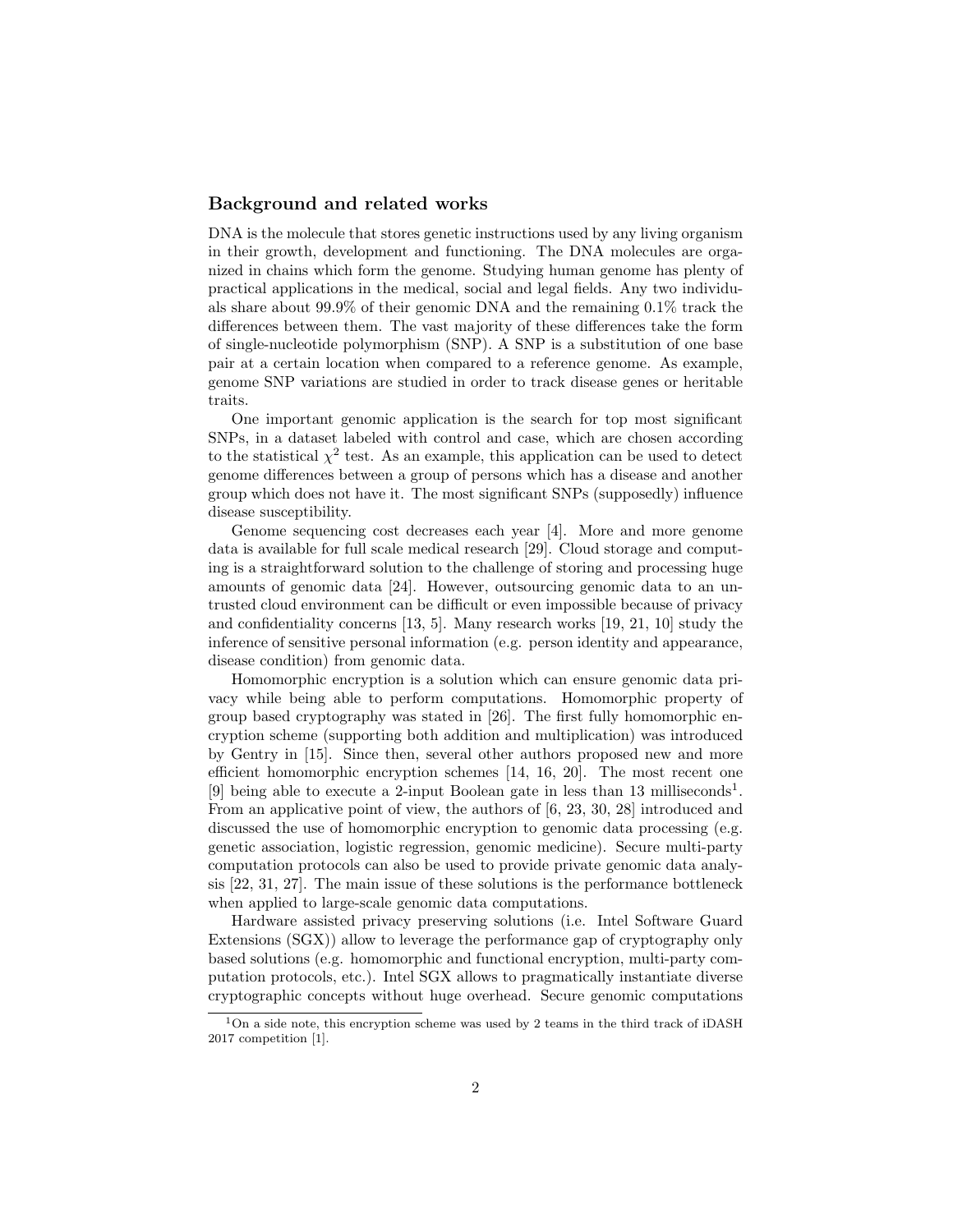using Intel SGX have been studied in many research works: rare disease analysis [8], genomic queries [7], etc. This year's iDASH competition second track was to perform a whole genome variants search in a multi-party context. In what follows, we introduce a more detailed description of Intel SGX.

#### Overview of Intel SGX

Intel's Software Guard Extensions (SGX) was first introduced in 2015 on the Skylake micro-architecture. The aim of this extension is to provide a Trusted Execution Environment (TEE) in which applications can protect critical code and data against malicious privileged system code (operating system, hypervisor, BIOS, etc.). The trusted part of the application is called an enclave in SGX dialect. The key point is that enclave code and data inside the CPU perimeter run in the clear, but are encrypted outside. Figure 1 illustrates the execution of an application using SGX.



Figure 1: SGX runtime execution<sup>2</sup>.

SGX is built on three components:

- 17 new CPU instructions,
- a Memory Encryption Engine (MEE) to encrypt/decrypt on the fly,
- a MEE buffer of 128MB, in which 96MB are available to the application.

More information on Intel SGX can be found in the white-paper [18] and a detailed description [11]. Possible use cases of SGX applications are secure remote computation, secure web browsing, digital rights management, etc.

 $^2$ Image taken from <code>https://software.intel.com/en-us/sgx/details</code>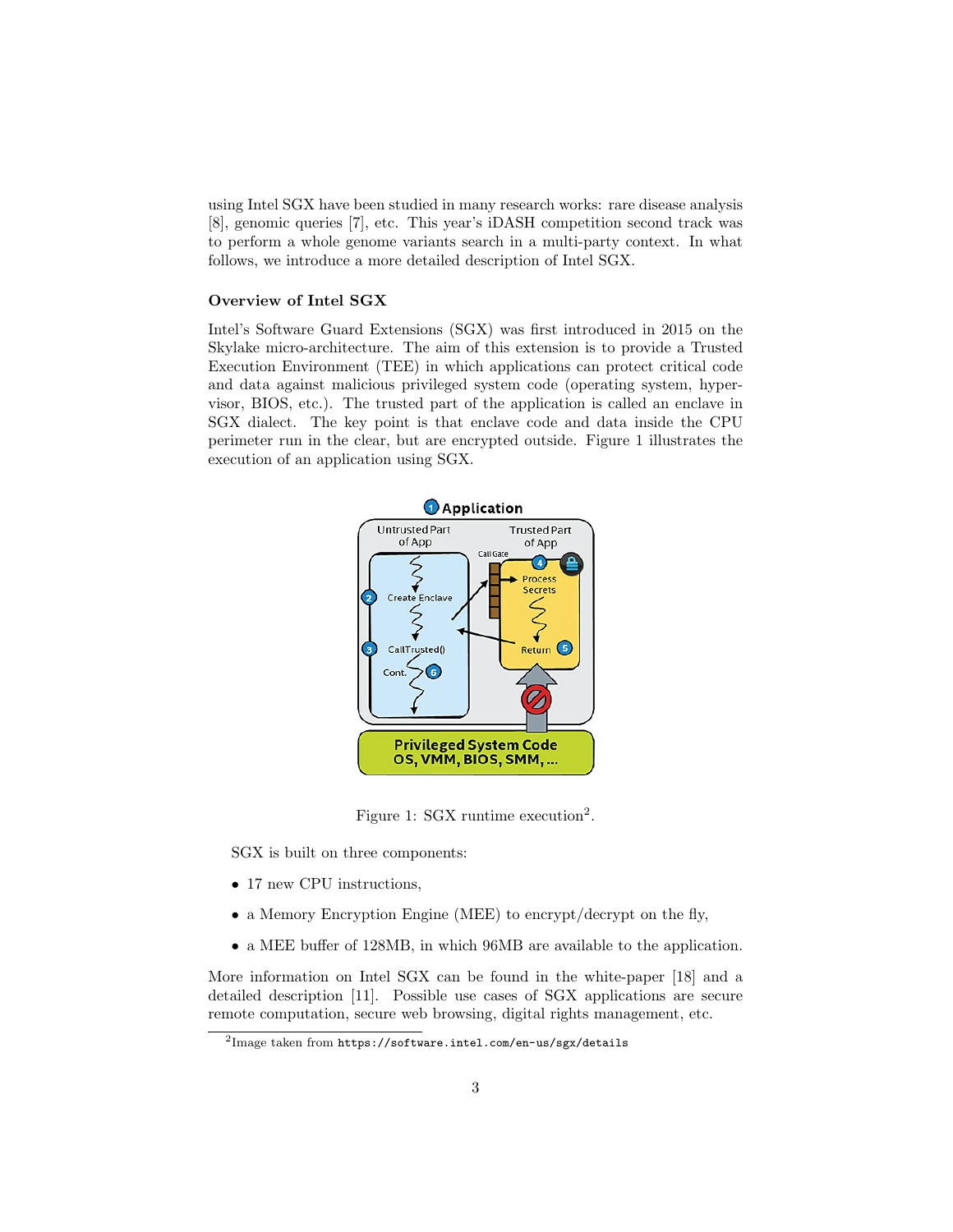Even if at first view one can think that Intel SGX allows to securely execute applications on encrypted data, particular attention should be paid to the manner applications are implemented. Existing works [17, 25, 32] present sidechannel (cache timing, page faults, memory access patterns) attacks on SGX enclaves. They arrive to discover secrets (e.g. secret key of an encryption algorithm) from applications executed inside an enclave. This attack is possible because of the information which leaks from application execution and highly depends on how the application was implemented.

## VCF file format

The Variant Call Format (VCF) is a format of text files used for storing genome variations. Compared to other file formats which store lots of redundant data (as mentioned earlier 99.9% of genome is shared between individuals), a VCF file tracks only differences from a reference genome. In this work we suppose that VCF files contain only SNP gene differences. A sample of VCF file (first 8 lines) is given below:

##real id in 1000genome project: HG00253 #CHROM POS ID REF ALT QUAL FILTER TYPE 1 13110 rs540538026 G A 100 PASS heterozygous 1 13116 rs62635286 T G 100 PASS heterozygous 1 13118 rs200579949 A G 100 PASS heterozygous 1 14930 rs75454623 A G 100 PASS heterozygous 1 15211 rs78601809 T G 100 PASS homozygous 1 18849 rs533090414 C G 100 PASS homozygous

A VCF file contains meta-information lines (starting with two  $"\#$ " symbols), one header line (starting with a  $"#$ " symbol) and then one data line per SNP. Each SNP information line contains exactly 8 fields. First 5 fields are: chromosome identifier (CHROM), position within chromosome (POS), unique SNP identifier (ID), reference (REF) and alternate (ALT) base. We consider that chromosome and position fields are integers. SNP identifier is a string. Reference and alternate base are non equal symbols from the set  $\{A,C,G,T,N\}$ . The last field (TYPE) describes if SNP is heterozygous or homozygous. One important property of VCF files is that SNPs are sorted in increasing order by chromosome and position.

#### Use-case

An important step towards better understanding of human genome is the share of genomic data between entities possessing genome databases (research institutions, state agencies, etc.). This does not necessarily imply an actual share of genomic databases between two or more entities, which can be a cumbersome and even impossible due to legal restrictions<sup>3</sup>. It can materialize itself in carrying out analyzes on a joined view of individual databases and sharing only

<sup>3</sup>Legislation in many countries impose a strict regulation on human genome privacy and confidentiality when storing, sharing and manipulating genomic databases.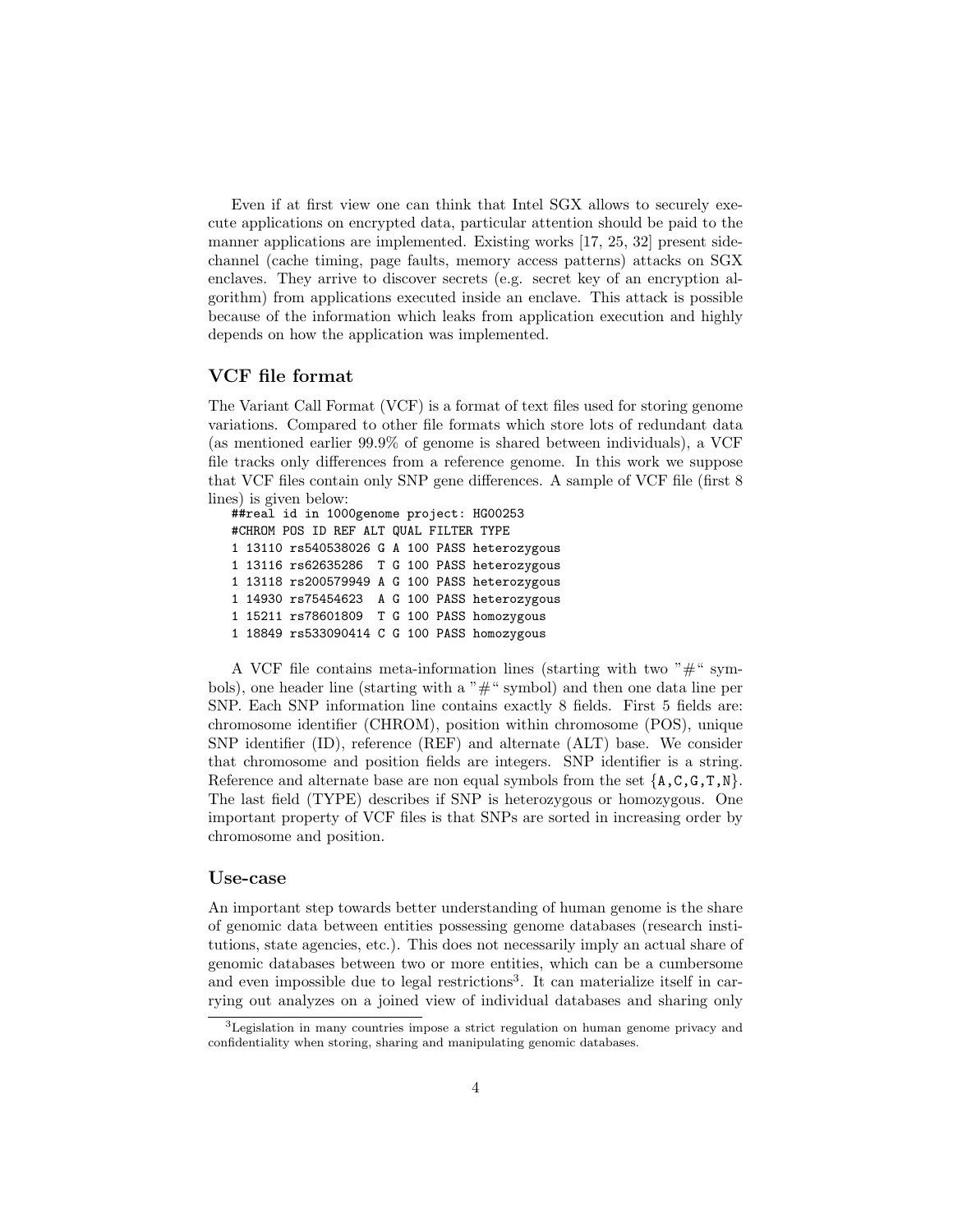the results of these analyses. The whole genome variants search for the top most important SNPs introduced previously is a good example of such analysis. Obtained results will have smaller statistical error because of a larger size input dataset when compared to an analysis performed over individual datasets.



Figure 2: Use-case for multi-party search over encrypted genomic data.

Figure 2 illustrates a typical use-case of computing the top most important SNPs for several entities. n actors possessing genomic data files (VCF format for illustration) are involved in this use-case. Confidentiality of genomic data is ensured by dedicated hardware (Intel SGX – introduced in the previous subsection). The process starts with establishing trust in the computation server, namely the SGX enclave. The SGX enclave proves its authenticity to an actor, a key-exchange protocol (e.g. Diffie–Hellman) is used to establish a shared secret (a symmetric encryption key  $sk_i$ ,  $i \in 1...n$ ) between the actor and the enclave. Once a trusted communication channel is established each actor sends its encrypted VCF files to the computation server. In our case, AES encryption with 128-bit keys in GCM (Galois/Counter Mode) mode is used. The GCM mode provides both data authenticity (integrity) and confidentiality.

#### Application: top most important SNPs search

The algorithm (a high-level view) for finding the top  $K$  most important SNPs in a genomic dataset labeled with control and case consists in the following steps:

- 1 compute SNP presence counters CTRL CNT and CASE CNT in control and respectively case VCF files,
- 2 compute the  $\chi^2$  statistic for each found SNP,
- 3 return the top K most important SNPs.

CTRL CNT and CASE CNT are maps which associate to each SNP an integer value designating the number of control and respectively case VCF files this SNP is found in. For example CTRL CNT[SNP] gives the number of control VCF files containing genome difference SNP. We recall that homozygous SNPs count twice in these presence maps.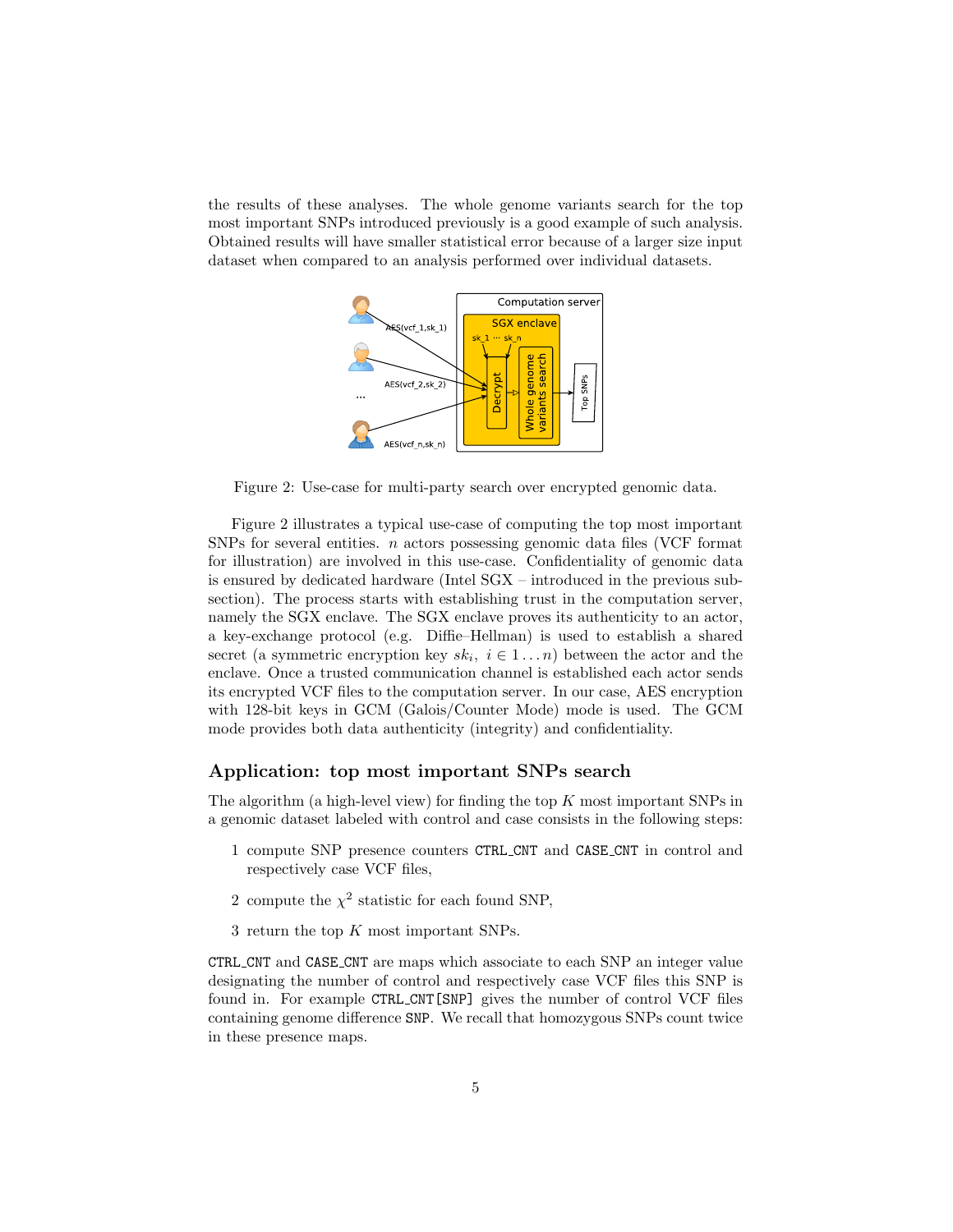## $\chi^2$  statistic

The Pearson's  $\chi^2$  test allows to determine if there is significant difference between observed and expected frequencies in one or more categories. In the context of genome search use-case the  $\chi^2$  test is used to find which SNP distributions have the largest evidence of statistical difference between case and control datasets.

Let s be a SNP found in a VCF file. Let  $n_{ctrl}$  and  $n_{case}$  denote the number of times SNP variation s appears in control and respectively case files (zero if not present). We have  $n_{ctrl} = \text{CTRL-CNT}[s]$  and  $n_{case} = \text{CASE-CNT}[s]$ . Let  $N_{ctrl}$ and  $N_{case}$  be respectively the number of control and the number of case files multiplied by 2 (as homozygous counts twice). SNP  $s$  observed frequencies  $O$ and expected frequencies  $E$  are given by:

$$
O = [n_{ctrl}, n_{case}, N_{ctrl} - n_{case}, N_{case} - n_{case}]
$$
  

$$
E = [N_{ctrl} \cdot f, N_{case} \cdot f, N_{ctrl} \cdot (1 - f), N_{case} \cdot (1 - f)]
$$

Here,  $f = \frac{(n_{ctrl} + n_{case})}{(N_{ctrl} + N_{case})}$  is s frequency in both datasets.

The  $\chi^2$  test statistic value is equal to  $\sum_i (O_i - E_i)^2 / E_i$ . The p-value is the probability that a random variable following a  $\chi^2$  distribution will be larger than the above test statistic value (i.e. the survival function). The SNPs which have the largest p-values are those whose distributions differ the most in case and control datasets. To find the top K most significant SNPs one needs to compute p-values for each SNP in input genome dataset and to return K SNPs with largest p-values.

## 2 Software architecture

In this section we describe the global software architecture of our solution. We limit the discourse to genome processing part only and ignore the key-exchange part. Thus, in what follows we suppose that actors trust the SGX enclave and that the enclave has all the decryption keys.

We split the genome processing use-case operation in two parts: (i) compress and encrypt input genome data files and (ii) build CTRL CNT and CASE CNT maps and compute top  $K$  most important SNPs (denoted the *processing* part). Each part is implemented in a separate application. The first application (compress and encrypt) is performed by the actors possessing VCF files and the second one by the enclave. In the following subsections we discuss in more details these applications.

## Compress & Encrypt

As expected, this application compresses and encrypts a VCF file given as input. The compression step consists in rewriting SNPs from a text format into an equivalent binary format. Each VCF file SNP (i.e. a data line) is packed into 80 bits (10 bytes). Table 1 gives more information about the number of bits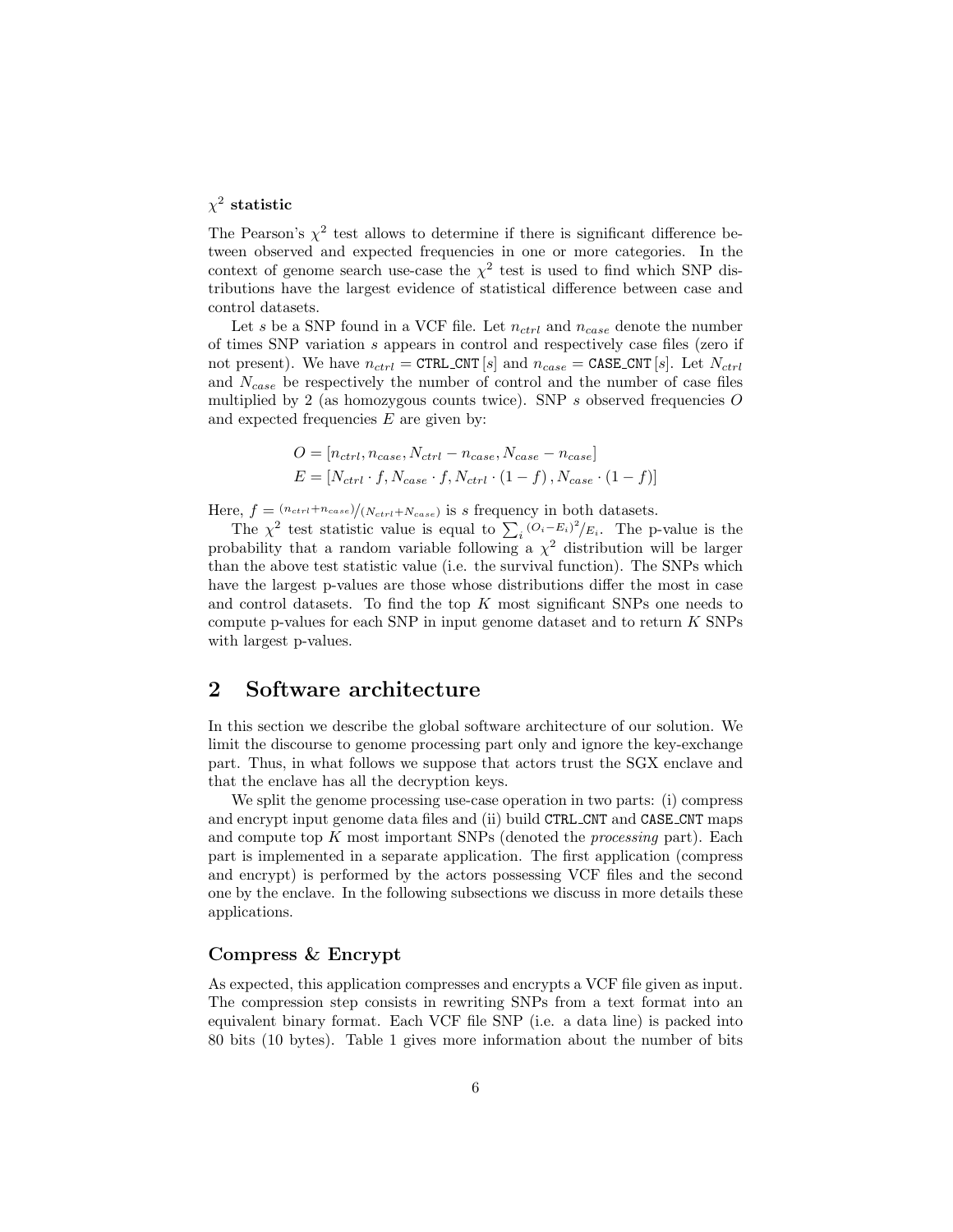Table 1: Binary SNP format (in bits). Total size is 10 bytes.

| ∼<br>◡ |  |  |
|--------|--|--|
|        |  |  |

Table 2: SNP block format (in bytes). Total size is  $32 + 10 \cdot n$  bytes.

| $c$ $\alpha$ unt<br>$\boldsymbol{\eta}$<br>$\tilde{}$ | TTT |    | $\cdots$ |    |
|-------------------------------------------------------|-----|----|----------|----|
|                                                       |     | ΙU | $\cdots$ | ⊥∪ |

allocated to each SNP data line field. This compression is adapted to the specific VCF file format used in the contest and becomes lossy when the generic VCF format is used.

Before proceeding to encryption a given number of contiguous SNPs are grouped into blocks. Block binary SNPs are encrypted using AES in GCM mode. The format of a block of encrypted SNPs is given in Table 2. Here, the first field gives the number of SNPs in the block. IV is a random nonce used so that same input block of SNPs generates a different ciphertext. MAC is the message authentication code output of AES-GCM encryption needed to prove block authenticity. Followed by the encrypted stream of binary formatted SNPs.

In a compressed VCF file all the blocks contain the same number of SNPs, except for the last one. Compressed and encrypted files are smaller when compared to initial ones, therefore the network traffic between the actors and the computation server is also lower. Another advantage is that using binary format input files inside an enclave is less prone to side-channel information leakage.

## Processing

Searching for the top most important SNPs starts once all of the encrypted VCF files are received by the computation server. In the high-level algorithm given in previous section, during first step SNP counters CTRL CNT and CASE CNT are computed. All input VCF files must be read through before these maps are completely filled in and can be used to compute  $\chi^2$  statistic p-values.

We notice that for computing the  $\chi^2$  statistic for a given SNP s we need only the presence counters for this SNP (i.e. map values  $\texttt{CTRL-CNT}[s]$  and **CASE CNT**  $[s]$ ). The idea of horizontal partitioning the computation follows from the previous remark. Instead of filling presence maps for all SNPs, they are filled for a small range of SNPs solely. The  $\chi^2$  statistics are calculated for these SNPs. A list of top most significant SNPs is updated as a function of obtained p-values. Afterwards this procedure is repeated for a new range of SNPs.

The main advantage of horizontally partitioning the treatment is that SNP maps (CTRL CNT and CASE CNT) size stay small. A drawback is that input VCF files need to be accessed several times. The fact that SNPs are ordered (by chromosome and position) in input VCF files allows to reduce the number of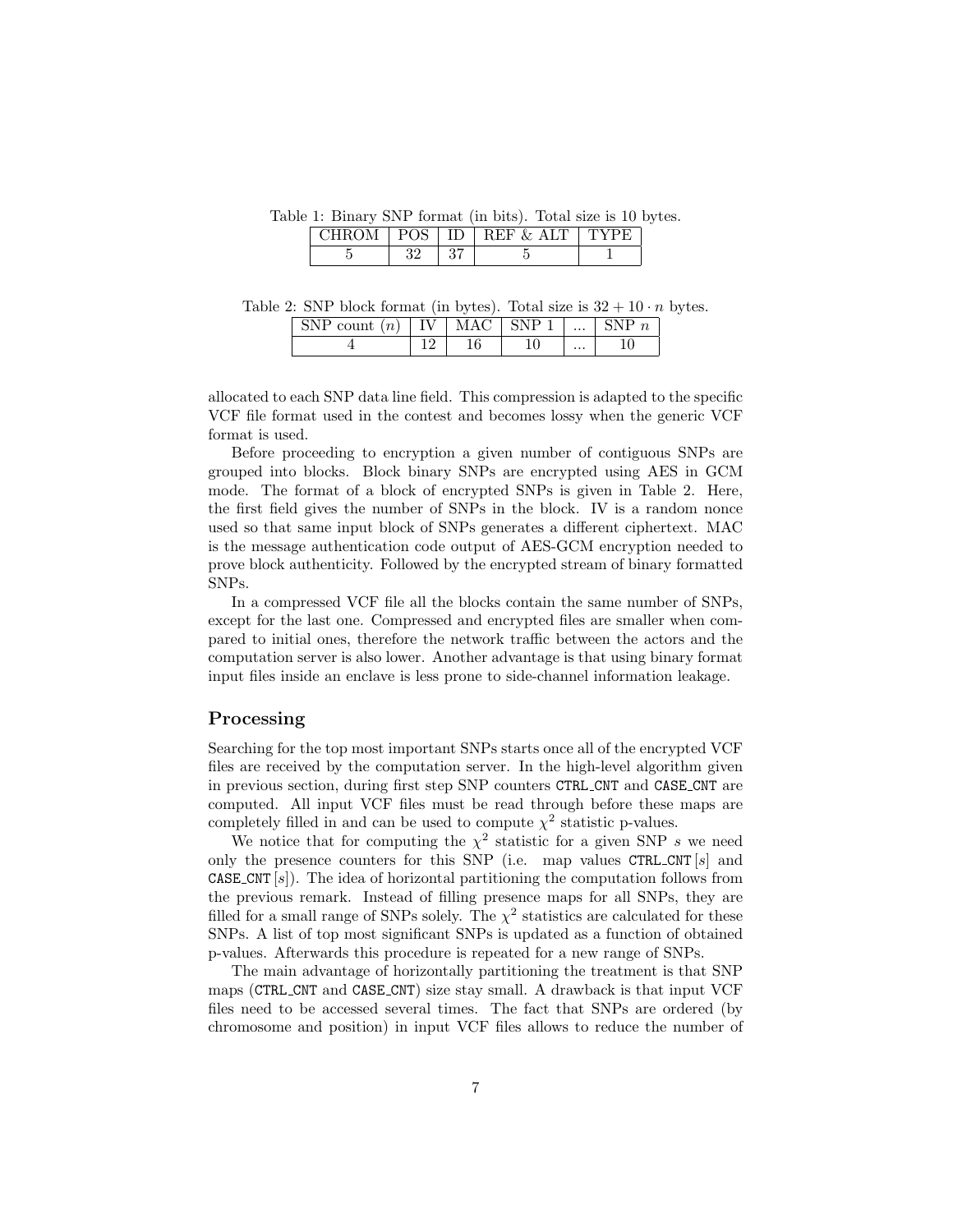

accesses.



Figure 3: Processing algorithm block diagram.

The block diagram of the processing application is shown in Figure 3. The process starts with enclave creation and initialization (step 1). In step 2 enclave registers case and control VCF files. It simply memorizes VCF file identifiers together with boolean flags indicating whether this file belongs to case or control dataset. Horizontal partitioning of input dataset is performed in the main loop (label "A") of the application.

During each main loop iteration a specific range of SNPs is processed. The 4 blocks of the first VCF file serve as reference range (step 4 in diagram). Thus, the SNP range to treat starts at the first SNP from the first block and ends at the last SNP of the fourth block. In the inner loop (label "B"), the SNPs belonging to the reference range from each VCF file are used to update SNP presence maps: CTRL CNT for control files and CASE CNT for case files. Last treated block index for each VCF file is memorized so that the next time (next main loop iteration) the application knows which block to start with.

Once all VCF files have been treated  $\chi^2$  statistic p-value is computed for each SNP in maps CTRL CNT and CASE CNT. The global list of top  $K$  most important SNPs is adequately updated as a function of newly obtained SNP p-values (step 7 in diagram). Main loop is executed till all SNPs have been treated.

# 3 Implementation and Results

In this section we describe in more details the applications we have implemented and the obtained execution results on a sample genomic dataset. The sample dataset has 1000 case and 1000 control VCF files. The size of dataset is approximatively 27 GB. It was provided by contest organizers for testing purposes. Final evaluation datasets are similar to this one.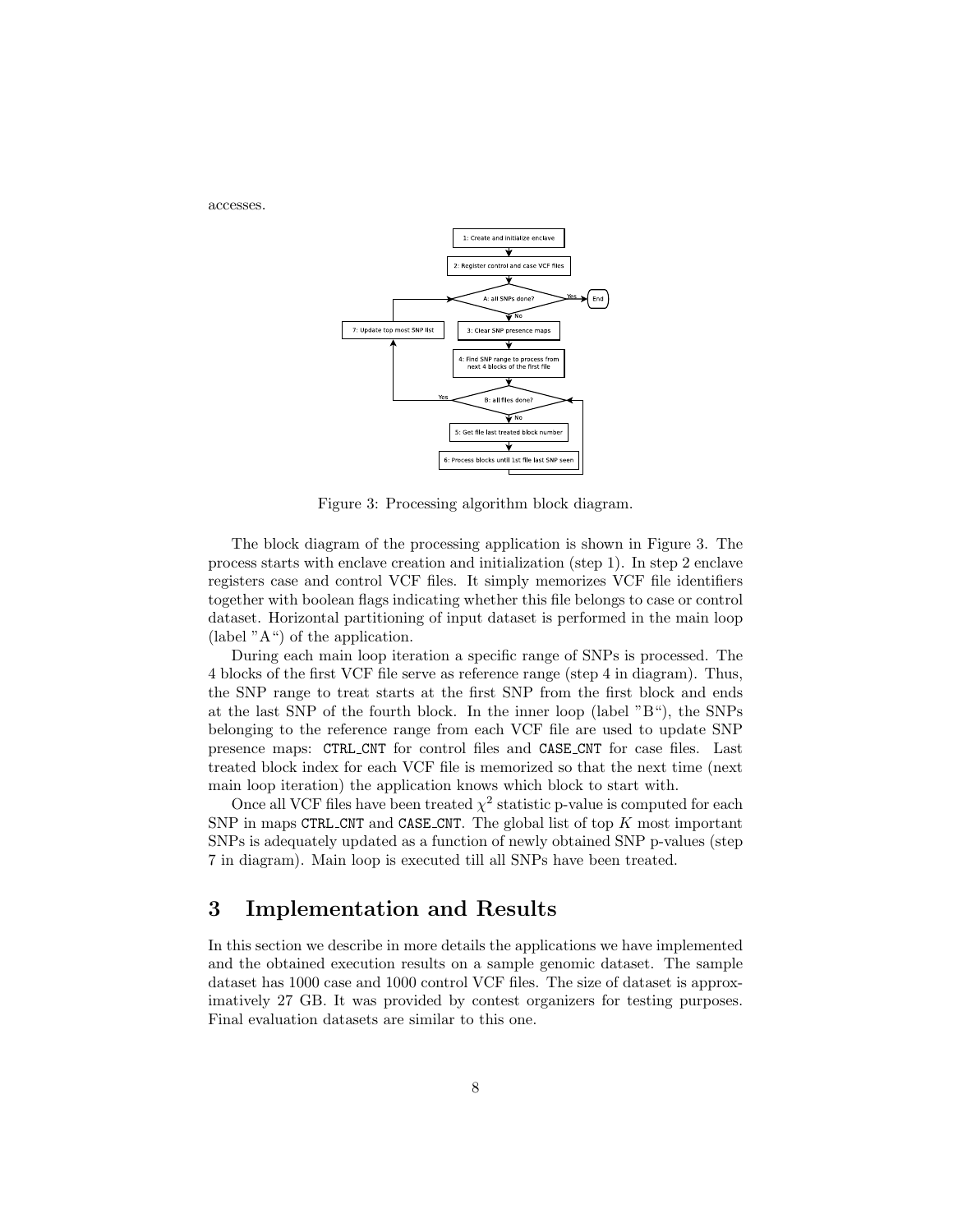All the applications have been executed on a 5-th generation  $\text{Intel}(R)$  Xeon $(R)$ CPU E3-1240 (3.50GHz) with 16 GB of RAM memory and an SSD disk. Rust programming language was used to implement the applications. A Rust framework for programming SGX based applications is used, instead of the  $C/C++$ one provided by Intel.

In what follows, we roughly describe the Rust programming language and the used SGX framework. Afterwards, implementation details and execution results for the developed applications are presented. In the last subsection we discuss in more details two building blocks used in the processing application.

#### Rust programming language

Rust is a new system programming language supported by Mozilla research. The aim of Rust is to be a language for highly concurrent and safe systems. Unlike  $C/C++$ , Rust has been designed with safety in mind from ground up. Mozilla describe Rust as a "safe, concurrent and practical language". The performance of idiomatic Rust programs is comparable to ones written in  $C/C++$ . The most important strengths of Rust as a programming language are:

- zero-cost abstraction,
- type safety,
- guaranteed memory safety,
- threads without data races.

Rust is influenced by safe functional programming languages like Haskell and OCaml, and its syntax is very close to the ML family languages.

#### Rust-SGX SDK

Intel provides a Software Development Kit (SDK) for implementing SGX application. This SDK is a set of libraries and tools that allows developers to write and debug  $SGX$  applications using  $C/C++$  language. As previously said  $C/C++$  are unsafe languages. Developers should be very careful when implementing SGX applications in order to prevent memory bugs (buffer overflow, use-after-free, phantom references, etc.), which could lead to vulnerabilities and thus compromise enclave application security. Using Rust it is possible to circumvent this pitfall without sacrificing execution performance.

Rust-SGX SDK [12] is a framework that allows to implement SGX applications in Rust. This framework is developed by Baidu-X lab and is available here [3]. The framework provides a preconfigured docker image which easies its use.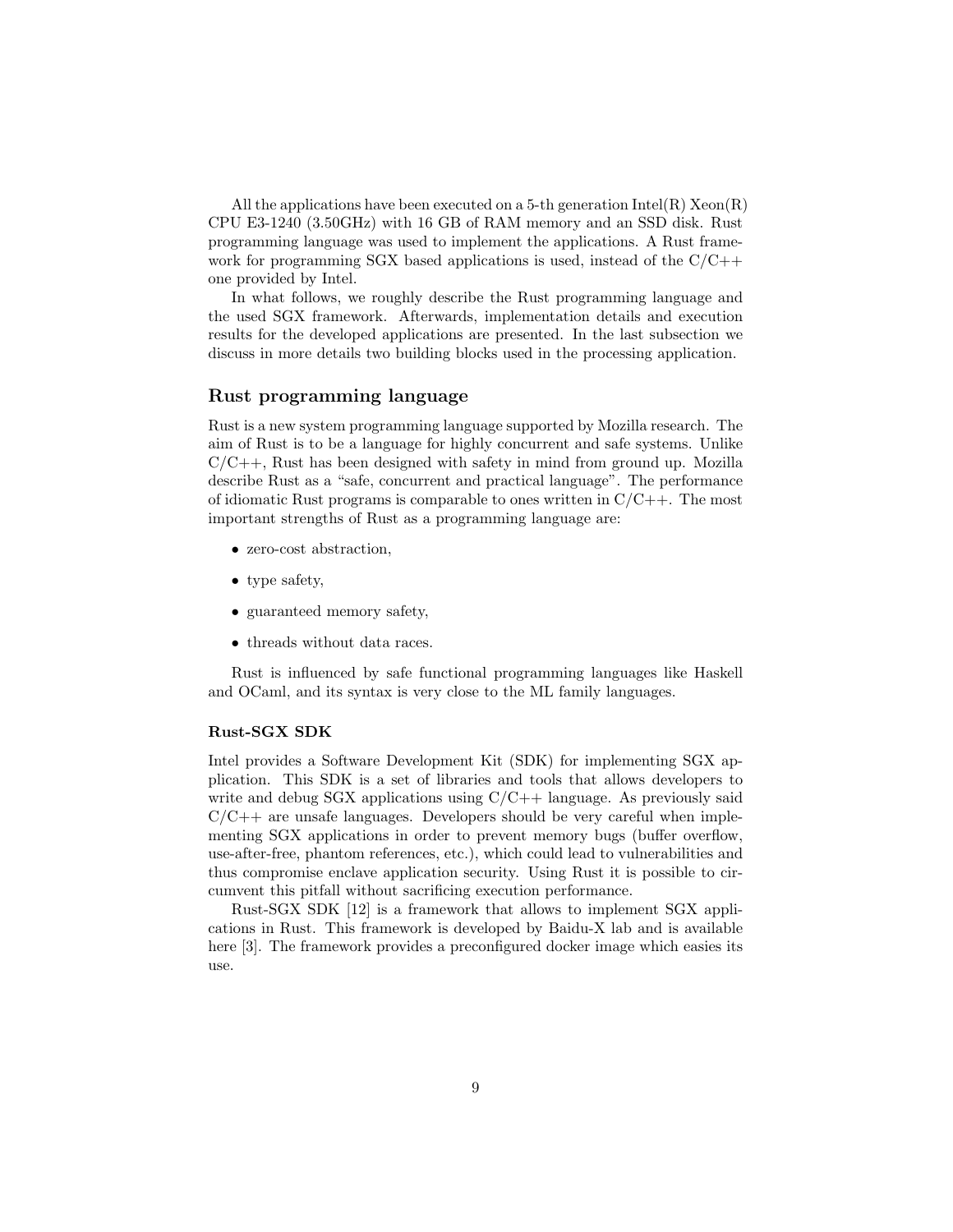## Applications

#### Compress & Encrypt

The first implemented application builds a compressed and encrypted version of each VCF file given as input. It starts by parsing a given number (i.e. block size) of VCF data lines, encoding them in binary format and encrypting them using AES. We recall that each data line is an SNP variation. In our study, we have chosen to encode 2080 SNPs per block, 2080 being a common multiple of binary format SNP size (10 bytes) and AES block size (16 bytes). A block of SNPs has a size of approximatively 20 KB. OpenSSL library [2] is used to perform AES encryptions.

The compress and encrypt application uses 4 threads. Each thread treats an input VCF file. Newly obtained encrypted VCF files are written to disk. Disk input/output bandwidth is the bottleneck of this application, which has to read 27 GB and write 5.5 GB. When an SSD disk is used to store output files the execution time is approximatively 65 seconds. We have also tested to output files to a RAM disk. In this case execution time dropped to 50 seconds, representing a 23% gain.

#### Processing

The processing application has two binary modules, one (the main application) is executed in the public domain and other (enclave application) in the protected domain. Enclave binary module is signed, which ensures that only authenticated modules are executed by the SGX extension. As said earlier, we ignored the key-exchange phase. The AES decryption key is hard-coded into application. Communication between main application and enclave is done through a light interface (ecall functions in SGX terms):

- encl init loads and initializes enclave binary module,
- encl\_register registers a given list of VCF files labeled with control and case,
- encl begin starts treatment of new SNP range (main loop iteration start in Figure 3),
- encl\_run treats a SNP range for a VCF file (inner loop labeled "B"),
- encl\_end ends main loop iteration.

Enclave application is executed on 8 threads. Each thread treats a SNP range from a file (i.e. inner loop in the block diagram). A custom thread-safe hash map is used for counting SNP variations. The hash map is cleared when treatment of a new SNP range begins (in ecall function encl begin). After SNP variations from all VCF files have been added to the hash map (ecall encl\_run) the output list of most important SNPs is updated (ecall encl\_end).  $\chi^2$  statistics are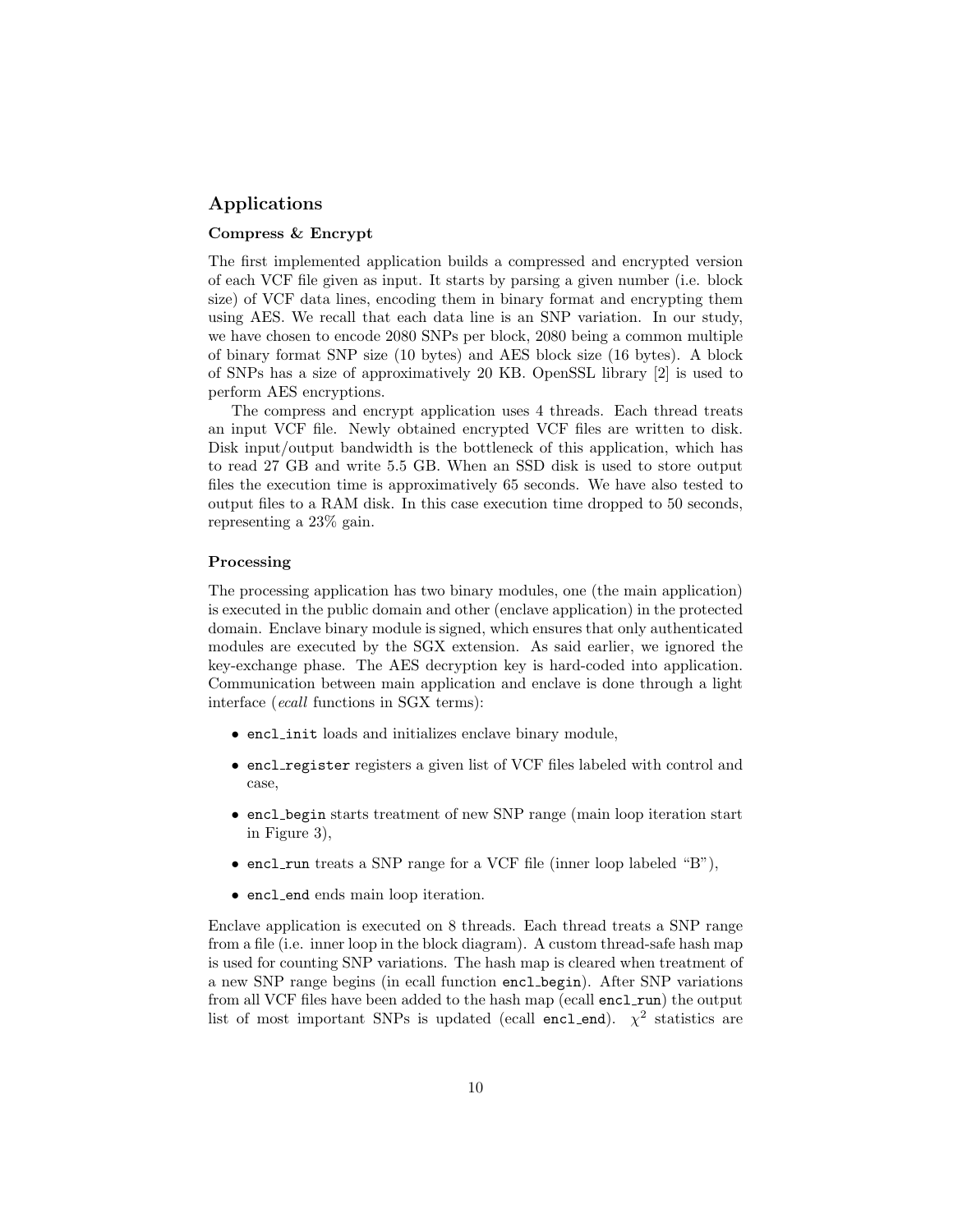computed for each SNP variation using a leakage free numerical integration algorithm (described in following subsection).

The execution time of the processing application is under 7 seconds. The main part of it is due to VCF file reading. No significant difference was observed when either SSD or RAM disk was used as input medium.

## Building blocks

Here, we describe two important building blocks used in the processing application. In particular, a lock-free hash-map we have implemented to count SNP variations (CTRL\_CNT and CASE\_CNT) and the computation of  $\chi^2$  statistic using numeric integration. Both building blocks were designed to leak as little information as possible about encrypted data (hide SNP position and contents).

#### Thread-safe hash table

SNP variations are counted and stored in associative maps CTRL CNT and CASE CNT. The key of these maps is built from SNP fields: chromosome number, variation position, reference and alternate base. These fields uniquely identify a SNP variation. Hash maps (in the text we use hash table term also) are used as implementations for SNP variations counters. A simple Fibonacci hashing method is used to map an SNP identifier to the hash table space. Hashes are XOR-ed with a random value, generated at enclave application start, in order to minimize information leakage from memory access patterns of sequel enclave application executions.

Rust standard library hash table implementation (std::collections::HashMap) is not thread safe. A synchronization mechanism (e.g. mutex) is needed for write accesses. One can synchronize write accesses at the global hash map level. The issue of this solution is that the whole hash map is blocked during a write operation and a single thread only will be able to write to it. In our solution, we have implemented a hash map from scratch where synchronization is done at element level. With this implementation each thread is able to write/update the hash map in parallel.

In our implementation the hash map is an array of  $N$  elements indexed by the hash of SNP identifier.  $N$  is chosen such that the hash map size is lower than processor L3 cache size (8MB in our case). In our application hash map can store up to  $N = 282914$  SNPs (approximatively 6630KB). This size was empirically chosen in order to minimize hash map memory reallocations (in performed tests no reallocation is needed) and to have a reasonable fill ratio  $(\approx 50 - 60\%)$ . Each hash map element contains 3 fields:

- state of the current element,
- element key (SNP identifier),
- element value (SNP variation count).

An element can be in one of the following states (given by field state):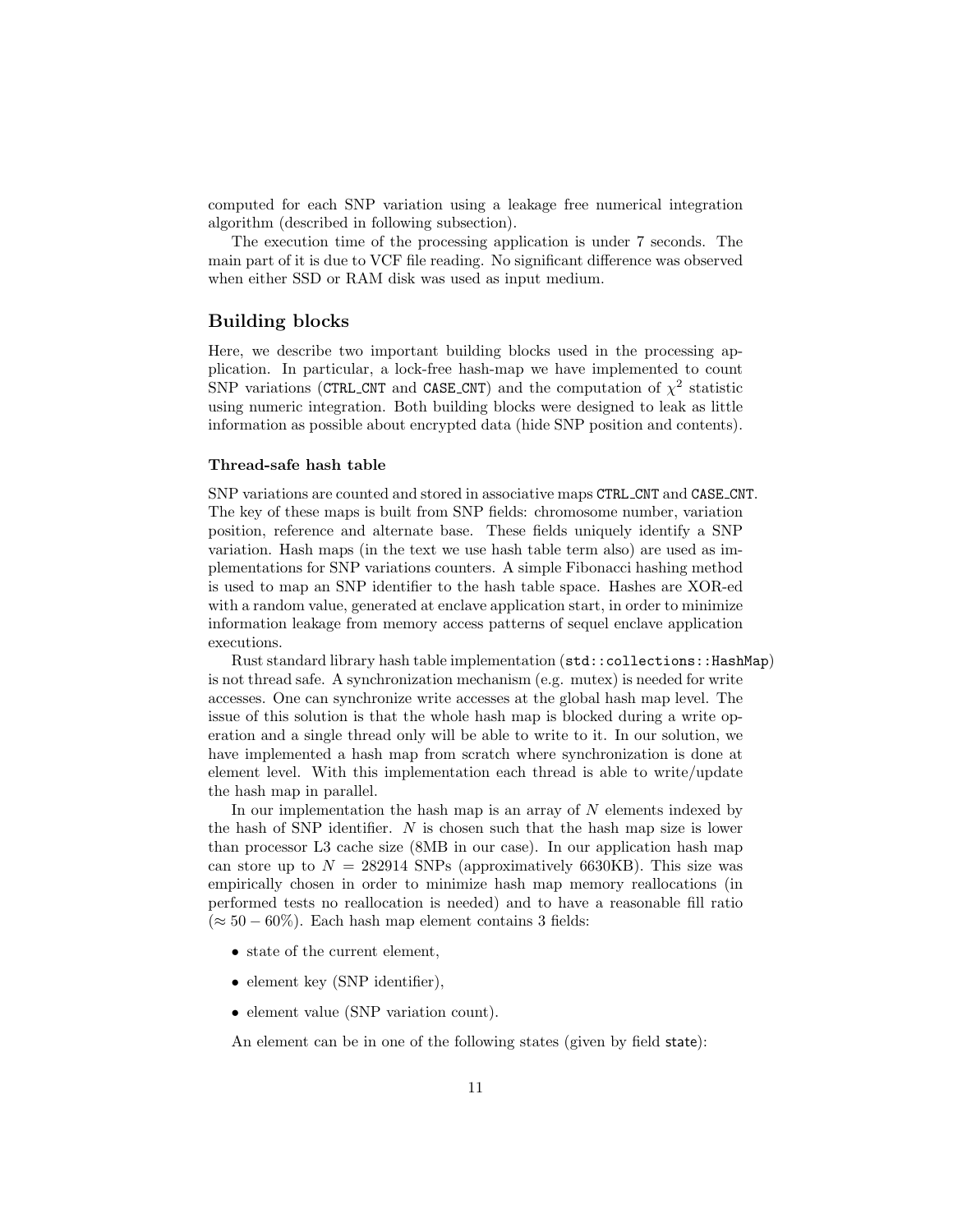- empty element is empty and available for new entry,
- update ongoing entry element creation or value update,
- wait entry is initialized and can be updated.

At the beginning of the execution all hash table elements are in empty state. When a new SNP entry is added or an existing SNP is updated, update state is used to synchronize concurrent threads trying to access this element. State wait means that element is free to be updated.

## Leakage free  $\chi^2$  statistic computation

The  $\chi^2$  statistic p-value computation is performed in two steps:

- statistic value is computed from observed and expected SNP frequencies,
- $\chi^2$  distribution survival function is evaluated to get the p-value.

The survival function is a strictly decreasing function. Finding SNPs with highest p-values (i.e. top most important ones) is equivalent to finding SNPs which have the lowest  $\chi^2$  statistic values. In our implementation the top most important SNPs list is updated (step 7 in block diagram from figure 3) according to SNP  $\chi^2$  statistic value. The p-values are computed when algorithm terminates only for the resulting SNPs.

The  $\chi^2$  statistic value expression can be computed directly without leaking information on input values. On the contrary, survival function does not have a closed-form expression and must be evaluated by integrating  $\chi^2$  probability density function. We have implemented a numerical integration algorithm (trapezoidal rule) for this task. In order to accelerate this computation, we store an array of precomputed survival function values and perform the numerical integration for small ranges only. Our numerical integration algorithm implementation has no information leakage and the array of precomputed values is obliviously accessed.

# 4 Conclusions and perspectives

In this paper we have discussed the solution submitted to the third track of the 2017 iDASH competition. The goal of this track was to develop an application for searching the top most important SNPs in a genomic dataset. It was requested to use Intel SGX in order to ensure the privacy and the confidentiality of genomic data.

Our discourse begins with an introduction to a global view of the solution: a typical use-case and the block diagram. Afterwards we describe some implementation details and execution results on a sample dataset. Shared memory parallelism (i.e. threads) was heavily used to increase execution performance. Aggregated execution time of compression & encryption and processing applications is about 1 minute. The compression  $\&$  encryption step is the heaviest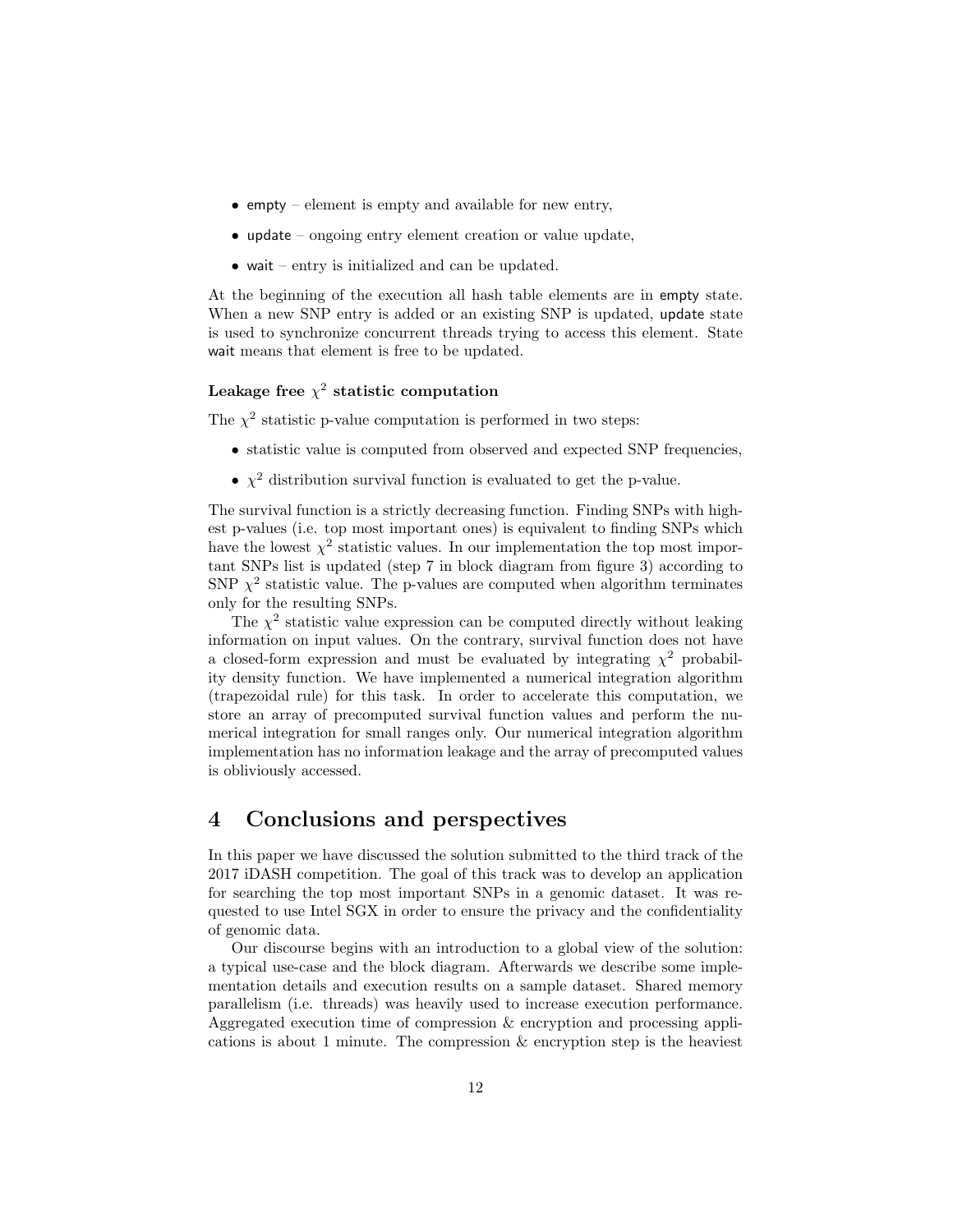part, needing approximatively 50 seconds (mainly due to I/O bandwidth bottleneck). In the typical use-case we have discussed about, this execution time is evenly distributed over implied parties (i.e. each party encrypts its own VCF files). Data space size of our processing application was smaller than processor's L3 cache size which contributed a lot to minimizing the number of costly page evictions.

Intel SGX enclave mechanism is not the "holy grail" for privacy preserving computations. Several works from the literature describe side-channel attacks on SGX enclave applications, all these attacks being possible because of code vulnerability. Even if it was outside of contest's goal, we have given a particular attention to lower information leakage from application execution in SGX enclave. We have implemented our enclave application and in particular two software blocks, hash table and  $\chi^2$  statistics computation, with small information leakage.

In perspective, we think that our compression step can be further optimized. That is to say, a larger compression rate can be obtained without limiting the functionality of the performed computation. This will allow to further optimize communication size and the performance of the processing application. Also, we think that a more formal analysis of the information which our enclave application leaks is needed in order to better understand the challenge of the outsourced computation.

# Funding

The research leading to these results has received funding from the European Union's Horizon 2020 research and innovation programme under grant agreement No 727528 (KONFIDO - Secure and Trusted Paradigm for Interoperable eHealth Services).

# References

- [1] iDASH Privacy & Security Workshop 2017, Accessed 25 Dec 2017.
- [2] OpenSSL: Cryptography and SSL/TLS Toolkit, Accessed 25 Dec 2017.
- [3] Rust SGX SDK provides the ability to write Intel SGX applications in Rust Programming Language., Accessed 25 Dec 2017.
- [4] The Cost of Sequencing a Human Genome, Accessed 25 Dec 2017.
- [5] Mary R Anderlik and Mark A Rothstein. Privacy and confidentiality of genetic information: what rules for the new science? Annual review of genomics and human genetics, 2(1):401–433, 2001.
- [6] Joppe W Bos, Kristin Lauter, and Michael Naehrig. Private predictive analysis on encrypted medical data. Journal of biomedical informatics, 50:234–243, 2014.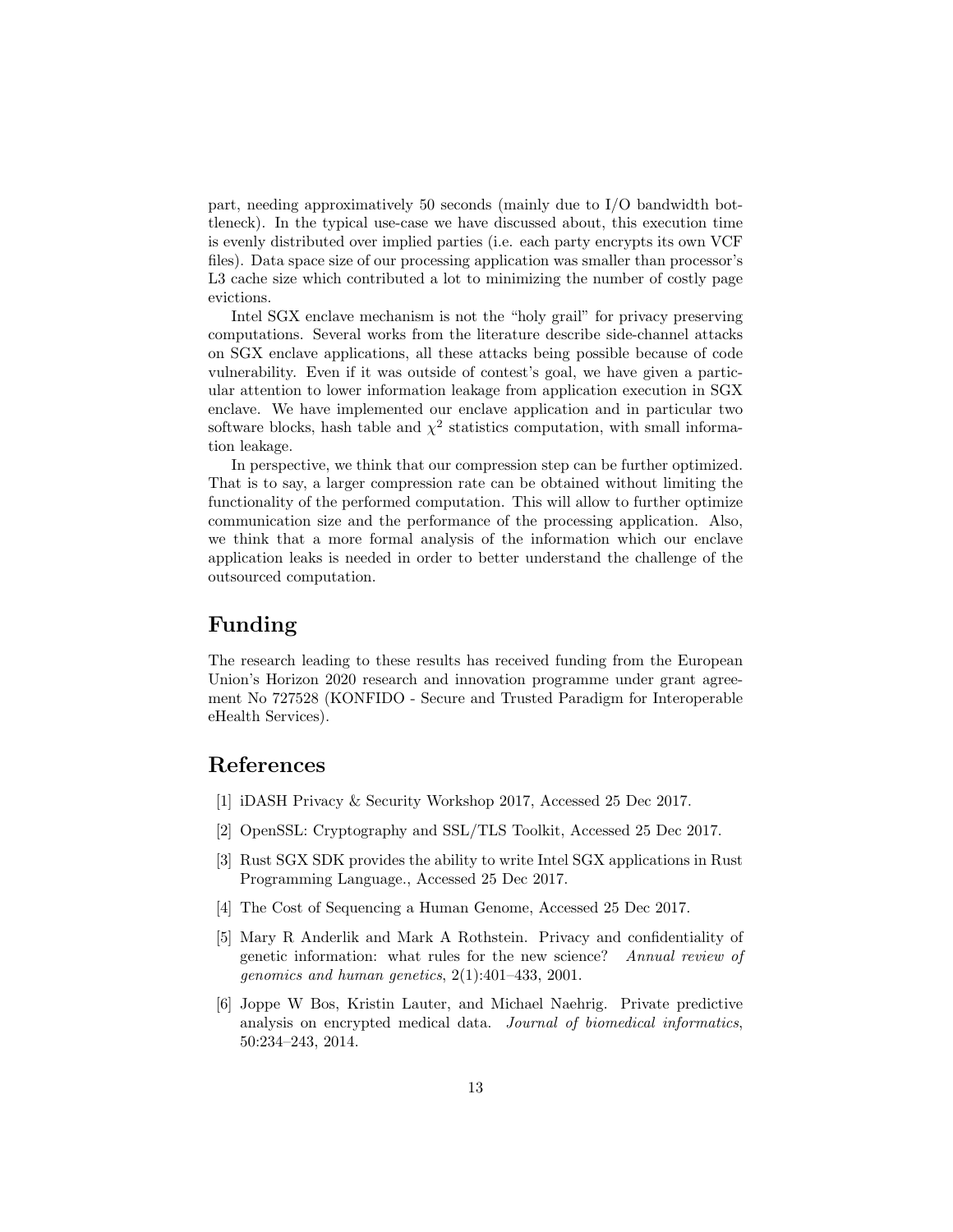- [7] Feng Chen, Chenghong Wang, Wenrui Dai, Xiaoqian Jiang, Noman Mohammed, Md Momin Al Aziz, Md Nazmus Sadat, Cenk Sahinalp, Kristin Lauter, and Shuang Wang. PRESAGE: PRivacy-preserving gEnetic testing via SoftwAre Guard Extension. BMC medical genomics, 10(2):48, 2017.
- [8] Feng Chen, Shuang Wang, Xiaoqian Jiang, Sijie Ding, Yao Lu, Jihoon Kim, S Cenk Sahinalp, Chisato Shimizu, Jane C Burns, Victoria J Wright, et al. Princess: Privacy-protecting rare disease international network collaboration via encryption through software guard extensions. Bioinformatics, 33(6):871–878, 2016.
- [9] Ilaria Chillotti, Nicolas Gama, Mariya Georgieva, and Malika Izabachène. Improving TFHE: faster packed homomorphic operations and efficient circuit bootstrapping. Technical report, IACR Cryptology ePrint Archive 2017, 430, 2017.
- [10] Peter Claes, Denise K Liberton, Katleen Daniels, Kerri Matthes Rosana, Ellen E Quillen, Laurel N Pearson, Brian McEvoy, Marc Bauchet, Arslan A Zaidi, Wei Yao, et al. Modeling 3D facial shape from DNA. PLoS genetics, 10(3):e1004224, 2014.
- [11] Victor Costan and Srinivas Devadas. Intel SGX Explained. IACR Cryptology ePrint Archive, 2016:86, 2016.
- [12] Yu Ding, Ran Duan, Long Li, Yueqiang Cheng, Yulong Zhang, Tanghui Chen, Tao Wei, and Huibo Wang. POSTER: Rust SGX SDK: Towards Memory Safety in Intel SGX Enclave. In CCS, pages 2491–2493, 2017.
- [13] Yaniv Erlich and Arvind Narayanan. Routes for breaching and protecting genetic privacy. Nature Reviews Genetics, 15(6):409–421, 2014.
- [14] Junfeng Fan and Frederik Vercauteren. Somewhat Practical Fully Homomorphic Encryption. IACR Cryptology ePrint Archive, 2012:144, 2012.
- [15] Craig Gentry et al. Fully homomorphic encryption using ideal lattices. In STOC, volume 9, pages 169–178, 2009.
- [16] Craig Gentry, Shai Halevi, and Nigel P. Smart. Fully Homomorphic Encryption with Polylog Overhead. In Proceedings of the 31st Annual International Conference on Theory and Applications of Cryptographic Techniques, EUROCRYPT'12, pages 465–482. Springer-Verlag, 2012.
- [17] Johannes Götzfried, Moritz Eckert, Sebastian Schinzel, and Tilo Müller. Cache Attacks on Intel SGX. In EUROSEC, 2017.
- [18] Shay Gueron. A Memory Encryption Engine Suitable for General Purpose Processors. IACR Cryptology ePrint Archive, 2016:204, 2016.
- [19] Melissa Gymrek, Amy L McGuire, David Golan, Eran Halperin, and Yaniv Erlich. Identifying personal genomes by surname inference. Science, 339(6117):321–324, 2013.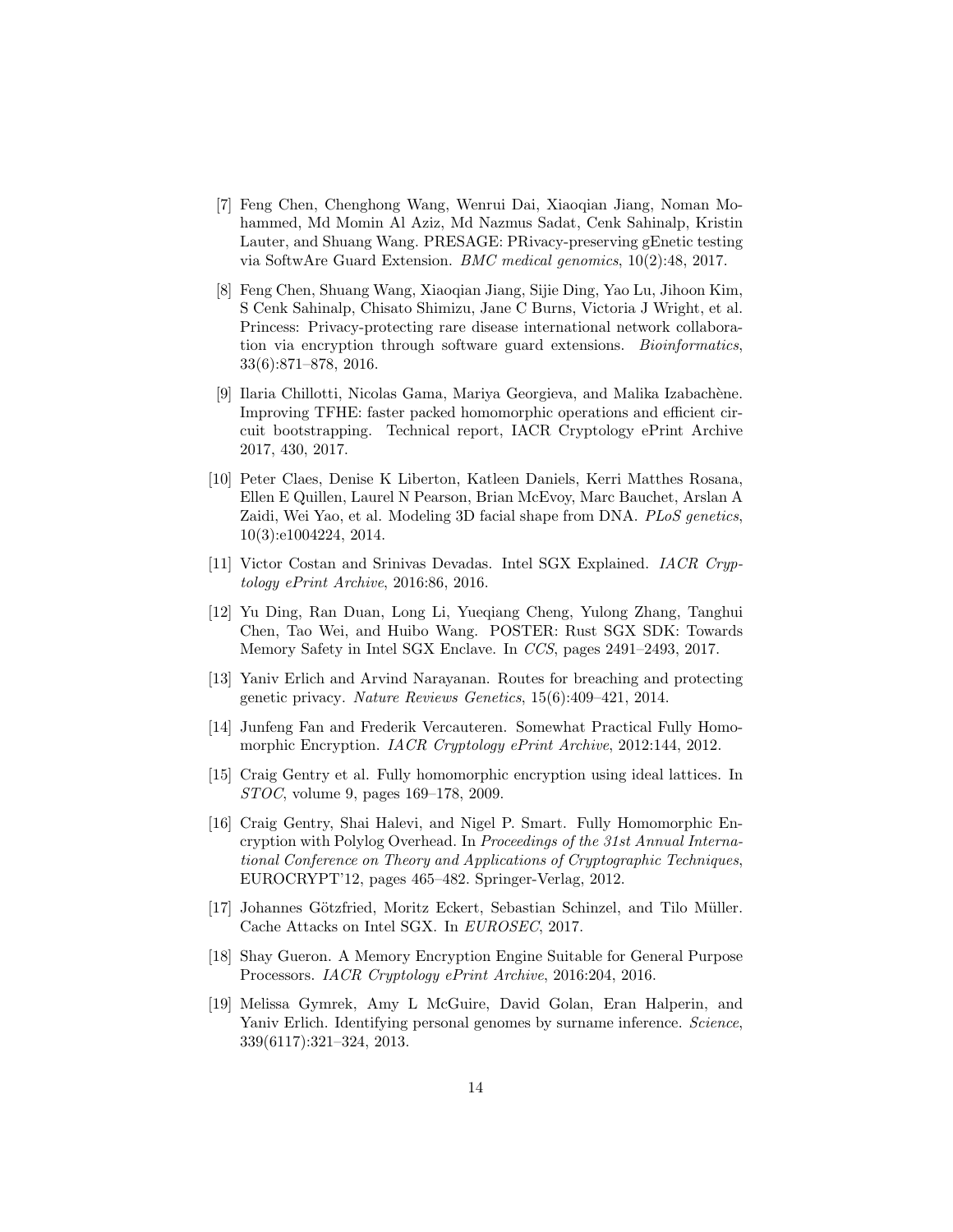- [20] Shai Halevi and Victor Shoup. Algorithms in HElib. In CRYPTO, volume 8616 of Lecture Notes in Computer Science, pages 554–571, 2014.
- [21] Nils Homer, Szabolcs Szelinger, Margot Redman, David Duggan, Waibhav Tembe, Jill Muehling, John V Pearson, Dietrich A Stephan, Stanley F Nelson, and David W Craig. Resolving individuals contributing trace amounts of DNA to highly complex mixtures using high-density SNP genotyping microarrays. PLoS genetics, 4(8):e1000167, 2008.
- [22] Somesh Jha, Louis Kruger, and Vitaly Shmatikov. Towards practical privacy for genomic computation. In Security and Privacy, 2008. SP 2008. IEEE Symposium on, pages 216–230. IEEE, 2008.
- [23] Kristin Lauter, Adriana López-Alt, and Michael Naehrig. Private computation on encrypted genomic data. In International Conference on Cryptology and Information Security in Latin America, pages 3–27. Springer, 2014.
- [24] Richard LeDuc, Matthew Vaughn, John M Fonner, Michael Sullivan, James G Williams, Philip D Blood, James Taylor, and William Barnett. Leveraging the national cyberinfrastructure for biomedical research. Journal of the American Medical Informatics Association, 21(2):195–199, 2013.
- [25] Urs Müller. Software Grand Exposure: {SGX} Cache Attacks Are Practical. In 11th USENIX Workshop on Offensive Technologies,{WOOT} 2017, Vancouver, BC, Canada, August 14-15, 2017, 2017.
- [26] Ronald L Rivest, Len Adleman, and Michael L Dertouzos. On data banks and privacy homomorphisms. Foundations of secure computation, 4(11):169–180, 1978.
- [27] Haoyi Shi, Chao Jiang, Wenrui Dai, Xiaoqian Jiang, Yuzhe Tang, Lucila Ohno-Machado, and Shuang Wang. Secure multi-pArty computation grid LOgistic REgression (SMAC-GLORE). BMC medical informatics and decision making, 16(3):89, 2016.
- [28] Kalpana Singh, Renaud Sirdey, François Artiguenave, David Cohen, and Sergiu Carpov. Towards Confidentiality-strengthened Personalized Genomic Medicine Embedding Homomorphic Cryptography. In ICISSP, pages 325–333, 2017.
- [29] Zachary D Stephens, Skylar Y Lee, Faraz Faghri, Roy H Campbell, Chengxiang Zhai, Miles J Efron, Ravishankar Iyer, Michael C Schatz, Saurabh Sinha, and Gene E Robinson. Big data: astronomical or genomical? PLoS biology, 13(7):e1002195, 2015.
- [30] Shuang Wang, Yuchen Zhang, Wenrui Dai, Kristin Lauter, Miran Kim, Yuzhe Tang, Hongkai Xiong, and Xiaoqian Jiang. HEALER: Homomorphic computation of ExAct Logistic rEgRession for secure rare disease variants analysis in GWAS. Bioinformatics, 32(2):211–218, 2015.